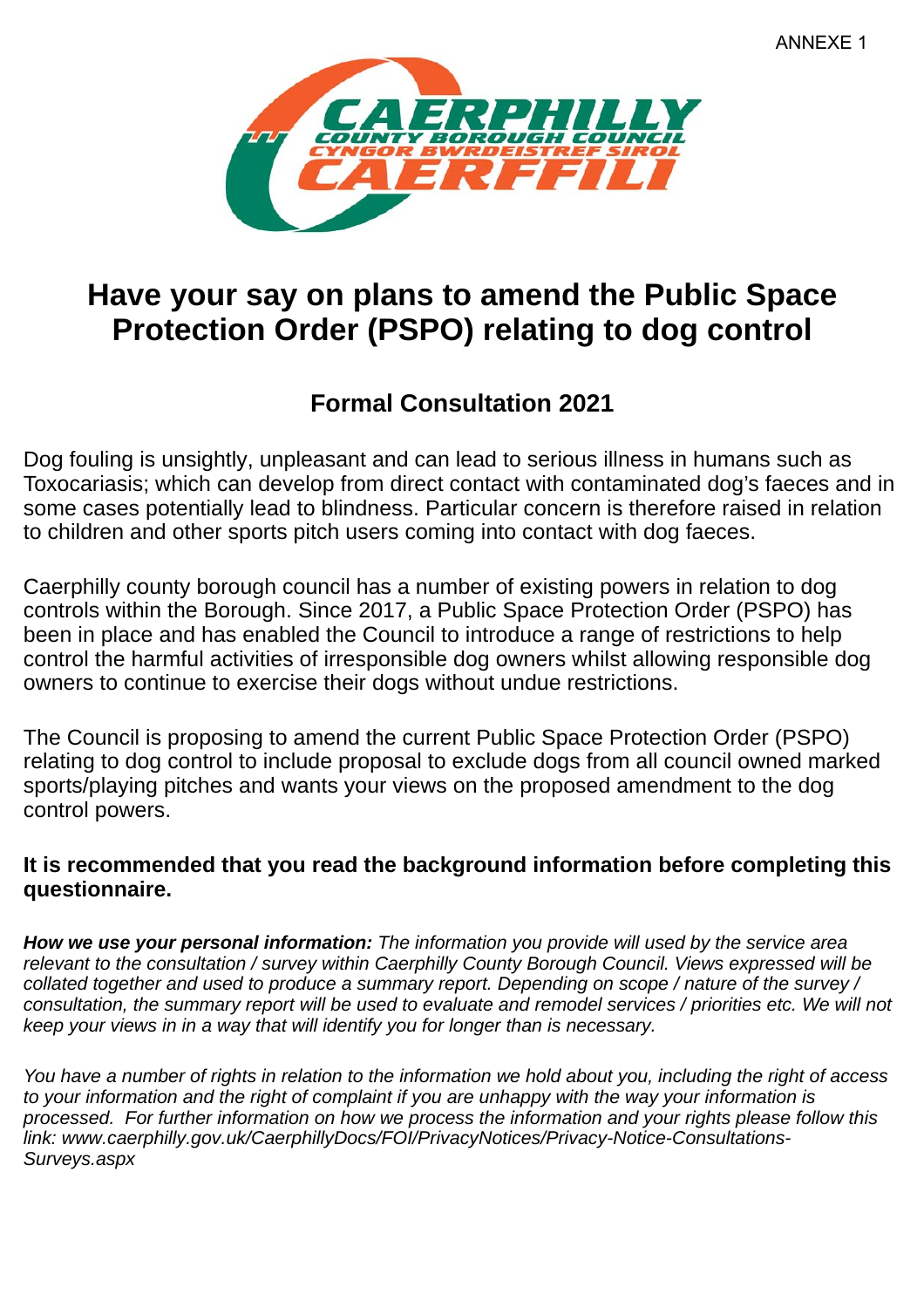| I am completing this survey:           |    |  |
|----------------------------------------|----|--|
| As resident of the County Borough      |    |  |
| As a business person                   |    |  |
| As an elected member                   |    |  |
| Representing a charity or organisation |    |  |
| Other, please state:                   |    |  |
| Are you a dog owner?                   |    |  |
| Yes                                    | No |  |
| What is your postcode?                 |    |  |
|                                        |    |  |
|                                        |    |  |

## **Dog Control**

The Council is proposing the continuation of the existing restrictions in relation to dog control, namely:

- **Excluding dogs from all enclosed children's play and multi-use games areas**
- **Requiring dogs to be kept on leads in enclosed memorial gardens**
- **Requiring dog owners to remove dog faeces in public places**
- **Requiring dog owners to carry an appropriate receptacle for dealing with the waste that their dogs produce (that is to always have the means to pick up their dog faeces)**

**- Requiring dog owners to put their dogs on a lead when directed to do so by an authorised officer on any public land where the dog is considered to be out of control or causing harm or distress to prevent a nuisance**

**Do you agree or disagree with the proposal to continue existing restrictions?** (Please tick one)

Agree **Disagree** Disagree **Disagree** Don't Know

**Please give reasons for your answer in the box below.**